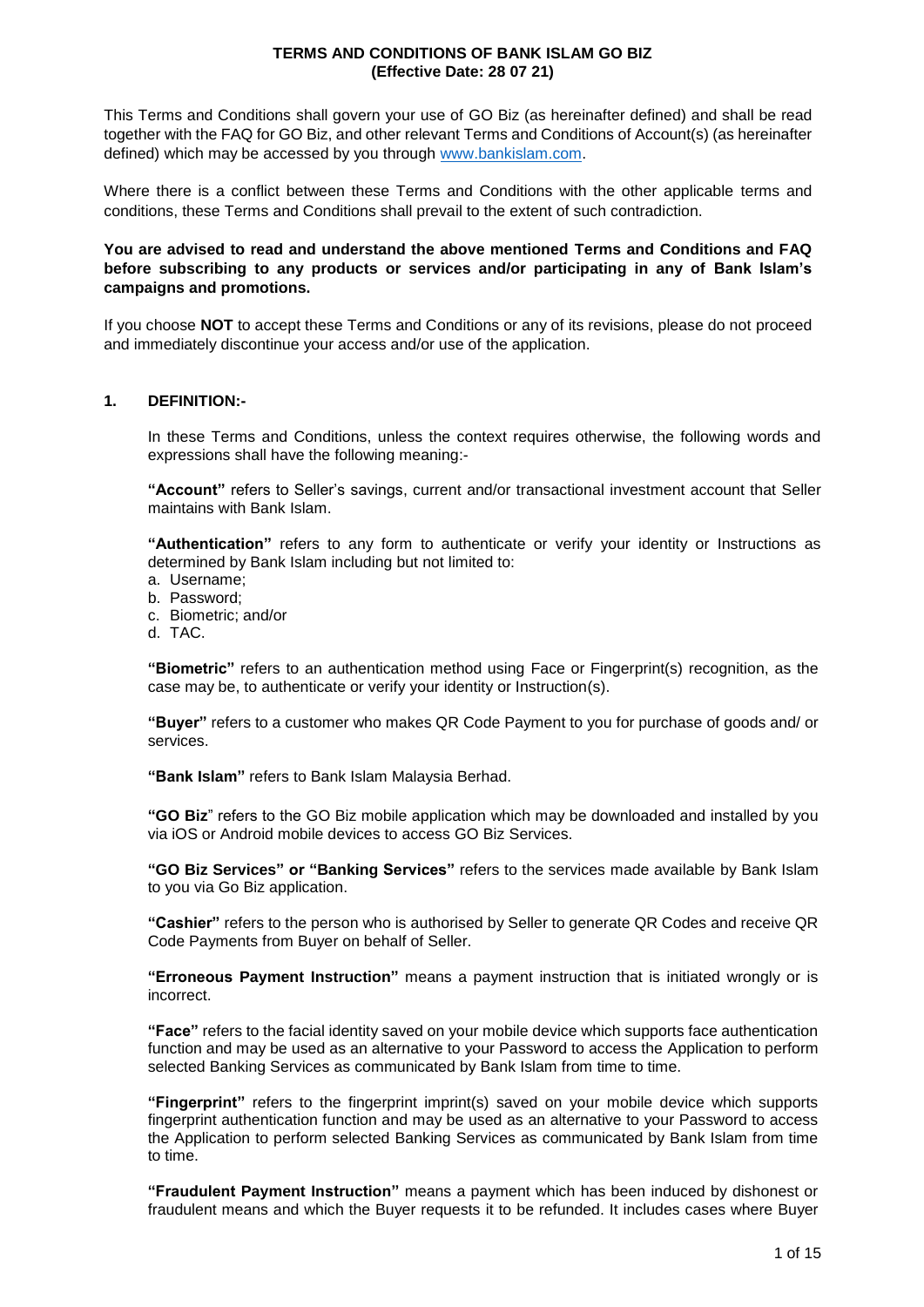makes a payment as a result of a fraudulent invoice issued by a third party who purports to be a Seller (and is not in fact a Seller) or third party who impersonates a Seller.

**"GO Biz Promotion"** refers to promotion(s) created by Seller using the Go Biz application.

**"Instructions"** means any request, application, authorisation or instructions in whatever form given or transmitted through GO Biz.

**"Mistaken Payment"** means a payment transaction to a Seller for an amount which is not in accordance to the payment instruction or contain errors in the payment instruction resulting in payments being debited from the wrong Buyer, containing incorrect QR code or reference number with the wrong amount, being duplicated or not completed or failed.

**"Mobile Device"** refers to a mobile phone or such other communication device which is used to access GO Biz.

**"Network Service Provider"** refers to any Internet service provider providing connection to the Internet.

**"Password"** refers to a unique string of characters (includes alphanumeric and selected symbols) chosen by you and known only to you and Bank Islam's computer system, constitutes the other part of your electronic signature, which must be keyed in by you to allow the application's system to authenticate your Username and grant you an access to the application.

**"QR Payment"** refers to payments made by using Buyer's payment application to the Seller or Cashier. Buyer makes payment by scanning the Seller's or Cashier's QR code and payment will be deducted from the Buyer's account and paid directly into the Seller's Account.

**"QR Code"** refers to Quick Response Code, a type of matrix barcode (or two-dimensional barcode) that can be read by using the camera of a smartphone or mobile device that is equipped with QR reader. There are 2 types of QR codes, Static QR Code and/or Dynamic QR code.

**"Static QR Code"** refers to a fixed and unchangeable code produced by Seller which ONLY has the Seller's account details embedded within the code. Static QR Code can be scanned repeatedly. Buyer is required to enter the amount when making QR payments using Static QR code.

**"Dynamic QR Code"** refers to a unique and changeable code produced by Seller which has the Seller's account details and transaction information embedded within the code. Dynamic QR code can only be scanned once. Buyer does not need to enter the amount when making QR Payments using Dynamic QR code.

**"Seller"** refers to the person who registers as GO Biz merchant. Seller has the administrative control on the application.

**"TAC"** refers to SMS Transaction Authorisation Code that is a 6 digit code sent to your mobile number registered with Bank Islam.

**"Third Party Bank"** refers to other bank(s) that is not part and /or affiliated to Bank Islam and/or Network Service Provider and/or telecommunication operators.

**"Username"** refers to a unique name made up of a string of characters chosen by Seller, constitutes one part of your **Authentication** hereunder.

**"Unauthorised Payment Instruction"** means a payment made without the authority of the Buyer who is purported to have initiated that payment. It includes a case where the payment instruction has been made by a third party who has obtained an unauthorised access to a Buyer's account and makes an authorised payment instruction from the Buyer's account to make other payment.

**"Unrecoverable Loss"** refers to the portions credited to the wrong party due to erroneous payments or fraudulent payments that cannot be retrieved after Bank Islam has exhausted the recovery of fund process.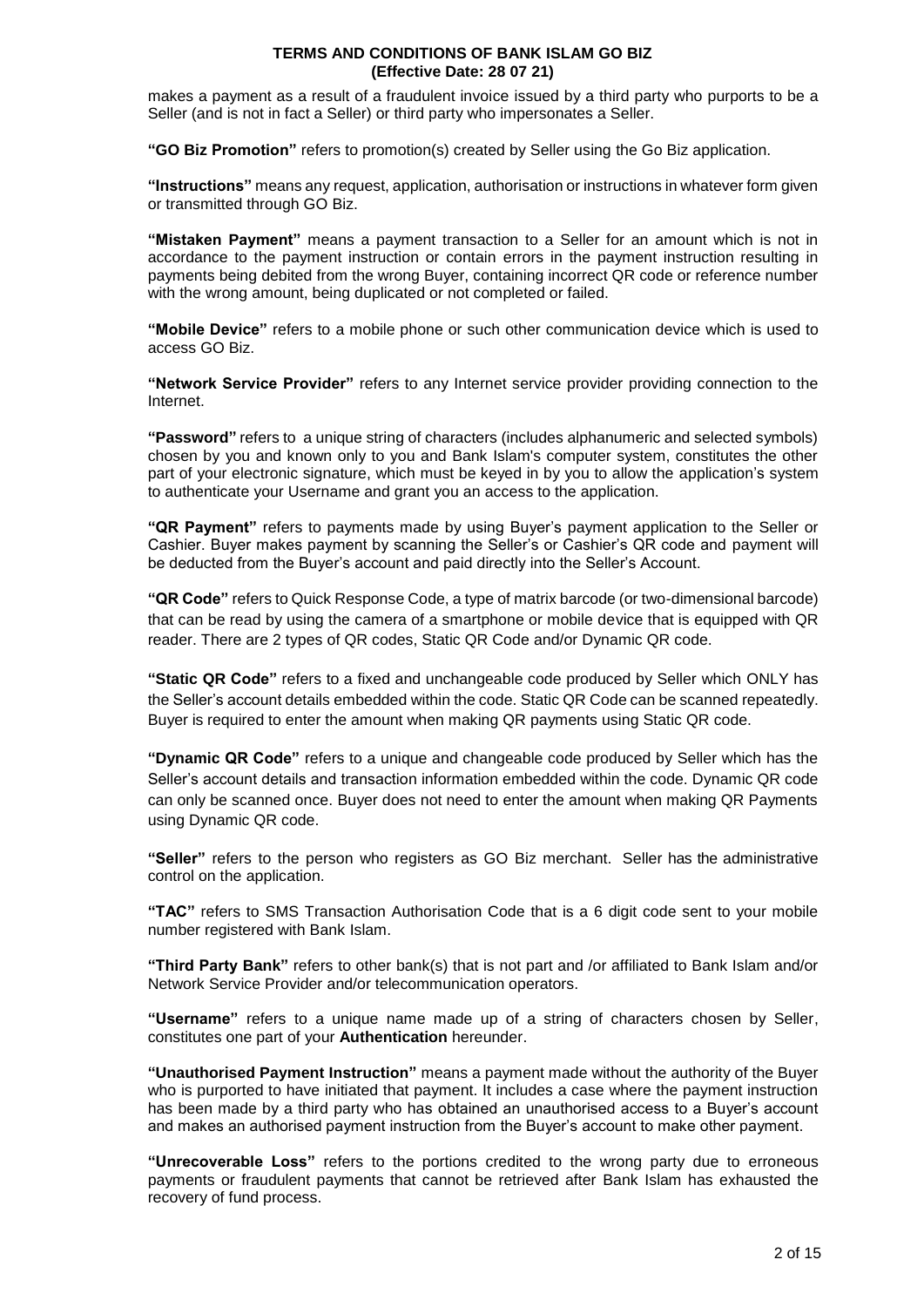#### "**You**", "**you**", "**Your**", or "**your**" refer to Seller and/or Cashier.

#### **Miscellaneous Interpretation**

- a) Words importing the singular shall include the plural and vice versa.
- b) Words importing the masculine gender shall include the feminine and neuter genders and vice versa.
- c) All references to provisions of statutes include subsidiary legislation and all modifications, recertification and re-enactment of or to such statutes and subsidiary legislations from time to time and for the time being in force.
- d) Any banking term not specifically defined or described herein shall be construed in accordance with the general practice of banks and finance companies in Malaysia. Any term relating to computer technology not specifically defined or described herein shall be construed in accordance with general practice and the custom of trade of computer companies and the information technology industry in Malaysia.
- e) In the event of any conflict in the interpretation of these Terms and Conditions and any translation of the Terms and Conditions in any language, the English version of these Terms and Conditions shall prevail.

# **2. APPLICATION AND ENROLMENT TO BANK ISLAM GO Biz**

- 2.1. Subject to the Terms and Conditions herein, the application is made available for the application and enrolment to you, which have one or more existing Accounts with Bank Islam.
- 2.2. You shall be 18 years of age or above (for individual) and/or provide true, correct and accurate information to Bank Islam in relation to your personal and business.
- 2.3. You agree to download and install the application on your Mobile Device(s) in order to set up and use the Banking Service. The application shall be downloaded only from the authorised Apple App Store, Google Play or other application stores that is approved by Bank Islam. You acknowledge that the access and use of the Banking Services shall depend on your profile as a Seller and/or Cashier and agree that not all such services shall be available.
- 2.4. Any application and registration for the GO Biz and access thereto, will be subjected to Bank Islam's approval. Bank Islam reserves the right to accept or reject any application and registration, deny access to the application, limit your access or transactions or to revoke your access to the application.

# **3. REGISTRATION**

.

- 3.1 Upon successful download and installation of the application, you are required to accept the Terms and Conditions herein in order to proceed with registration.
- 3.2 Upon acceptance, you shall select the ID type and enter your ID number.
- 3.3 After entering your ID number, Bank Islam shall send TAC to your registered mobile number. You are required to key in the TAC for further verification.
- 3.4 Upon successful verification, you shall select your receiving Account that will be applicable in the application.
- 3.5 Upon successful selection, you shall select the type of source of fund for QR Payment acceptance. For example, if you select current/savings/transactional investment account and credit card as the type of source of fund, Buyer may choose whether to make QR Payment using Buyer's current/ savings account or credit card.
- 3.6 Upon successful selection, you shall complete your business details including your preferred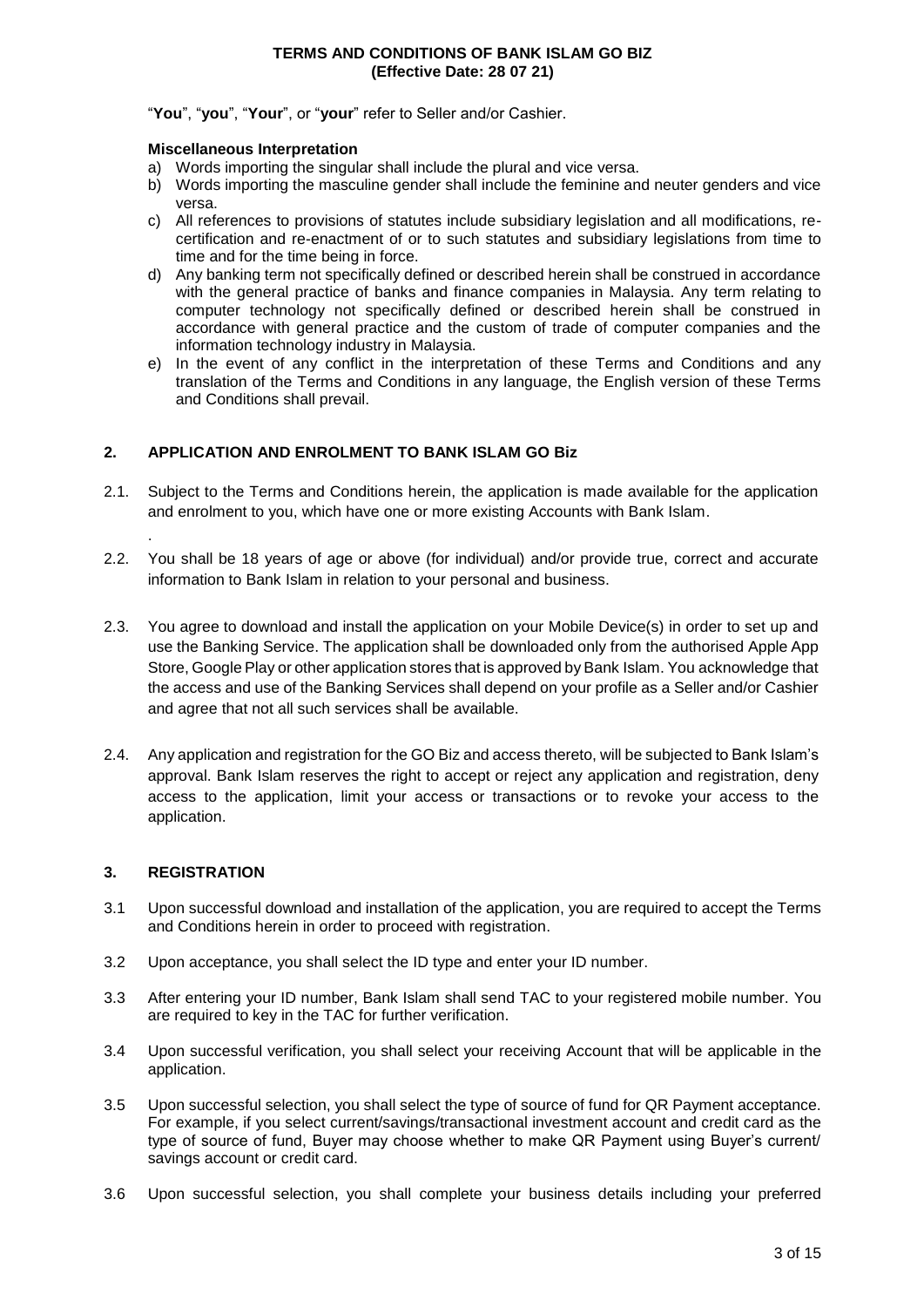Username and Password.

3.7 Once successfully submitted, your access to the application shall be activated and you may proceed to login using your Username and Password.

### **4. ACCOUNT AND INFORMATION**

- 4.1 Account Information
	- a. Bank Islam does not warrant the accuracy of any information pertaining to the Seller's Account(s), or transactions as reported through Banking Services due to time delays, glitches and other similar system delays and/or errors that may occur. You are advised to regularly review any alerts, statements or notices issued or made available by Bank Islam, to ensure that there are no errors, irregularities, discrepancies, claims or unauthorised items or transactions, regularly and from time to time.

#### 4.2 Personal and Business Related Information

a. In the event there is any change to the information, you shall update the information via the application and/or notify the Bank immediately by any mean as communicated by the Bank.

### **5. YOUR RESPONSIBILITIES FOR SECURITY**

- 5.1 You shall observe all security measures prescribed by Bank Islam from time to time relating to the application, in particular over your Authentication and Mobile Devices from falling into the wrong hands.
- 5.2 You must take all reasonable precautions and diligence to prevent any unauthorised use of the application and your Mobile Devices including but not limited to the following measures:
	- a. Enable device lock on your Mobile Devices;
	- b. Do not keep any written record of your Authentication;
	- c. Do not store  $3<sup>rd</sup>$  party biometric data in the mobile device;
	- d. Do not display or allow another person, including a Bank Islam staff, to see your Authentication;
	- e. Do not use your Authentication negligently or recklessly which may contribute to or cause losses from any unauthorised GO Biz transaction by any third party;
	- f. Avoid using date of birth, identity card number, mobile number or any form of easy-to-guess numbers as your Username or Password;
	- g. Log out from the application properly after every use and do not leave you Mobile Devices unattended;
	- h. Ensure correct Seller's or Cashier's profile is used when using the application.
- 5.3 Should you have any reason to believe that your Authentication has been misused and/or compromised by disclosure, discovered or howsoever, you must immediately call Bank Islam Contact Centre & Customer Care at 03-26 900 900 and/or take the necessary steps to change your password.
- 5.4 You acknowledge that Bank Islam has the right to invalidate your Authentication for the following reason:
	- a. Breach or potential breach of any terms herein;
	- b. Breach or potential breach of any laws and/or regulations;
	- c. To maintain the security of Banking Services; and/or
	- d. to maintain the security of other Bank Islam GO Biz users.

You shall not hold Bank Islam liable for any loss or damage suffered as a result of such invalidation of your Authentication.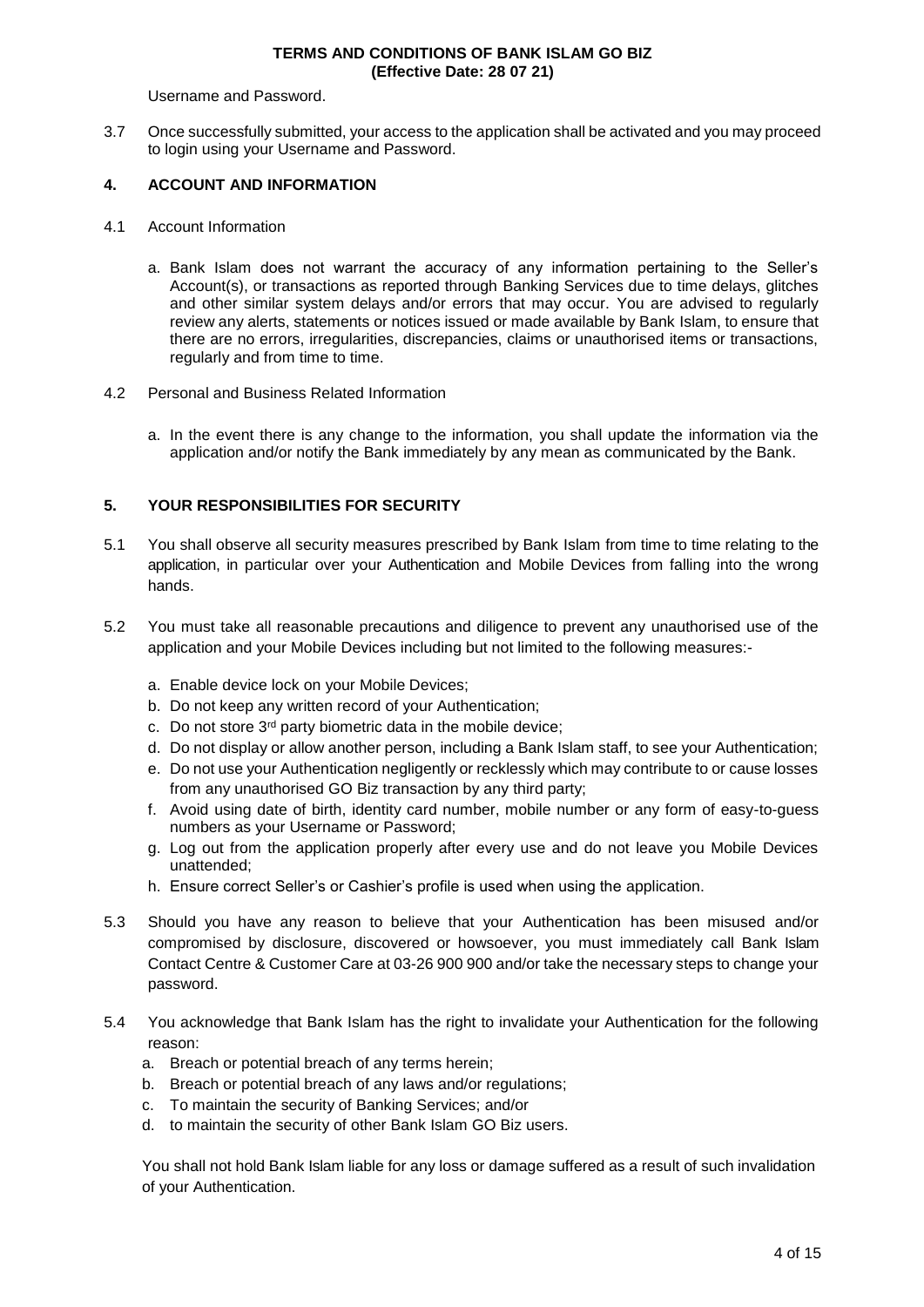# **6. YOUR OBLIGATIONS**

- 6.1. You shall use Banking Services responsibly and not use Banking Services for any unlawful activity.
- 6.2. You shall have good title or ownership over the products and/or services you offer to Buyers.
- 6.3. You shall be responsible and held accountable for the conduct and/or transaction made via GO Biz. Seller has a duty to educate his Cashier(s) on the Terms and Conditions of GO Biz and its Banking Services especially in relation to the Cashier's responsibilities, GO Biz operations and possible risks in using the application. Seller and/or Cashier(s) responsibilities are as follows:
	- a. You shall not misuse the application for any purpose other than access to your own Profile and/or Account and for Banking Services;
	- b. You shall not download or install the application into mobile device which you do not own or have exclusive control;
	- c. You shall not reproduce, modify or reverse engineer the application or permit another person to do so;
	- d. You shall not access the application through public Wi-Fi or hotspot;
	- e. You shall download the correct application from the authorised Apple App Store and Google Play or other application store that is approved by Bank Islam.
	- f. Updates to the application may be issued by Bank Islam from time to time via the Apple App Store, Google Play or other application stores. Depending on the update, you may not be able to use the application until you have downloaded the latest version of the application and accepted new terms and conditions, if any.
	- g. You shall not install or use the application on a jail-broken or rooted device. Unauthorised modifications to any mobile devices' operating systems ("jail-breaking" or "rooting") bypasses security features and can cause numerous issues if the mobile device is hacked. Bank Islam strongly cautions against installing the application in any hacked mobile devices. Bank shall not be liable for any losses that is suffered or for any costs that you might incur due to damage or corrupted or failure of device, hardware or software that you use in connection with the application.

# **7. RESTRICTED ACTIVITIES**

- 7.1 You have a duty to ensure the information provided and activities conducted through the application shall NOT:
	- a. be false, inaccurate or misleading;
	- b. be fraudulent or involve the sale of counterfeit or stolen items;
	- c. consist of providing illegal money lending;
	- d. be related in any way to any type of gambling and/or gaming activities;
	- e. infringe on any third party's copyright, patent, trademark, trade secret or other property rights or rights of publicity or privacy;
	- f. violate any law, statute, ordinance, contract or regulation (including, but not limited to, those governing financial services, consumer protection, unfair competition, antidiscrimination, or false advertising);
	- g. be defamatory, trade libel, unlawfully threatening or unlawfully harassing;
	- h. be obscene or contain pornography;
	- i. contain any viruses, Trojan horses, worms, time bombs cancel bots, Easter eggs or other computer programming routines that may damage, detrimentally interfere with, surreptitiously intercept or expropriate any system, data or other personal information;
	- j. facilitate the sale of counterfeit goods;
	- k. cause Bank Islam to receive excessive complaints regarding your account or business;
	- l. contravene any Shariah rules and principles.
- 7.2 If there is any use or attempt to use the Banking Service for any type of unlawful purposes (including but not limited to the above), you acknowledge that Bank Islam has the right to terminate your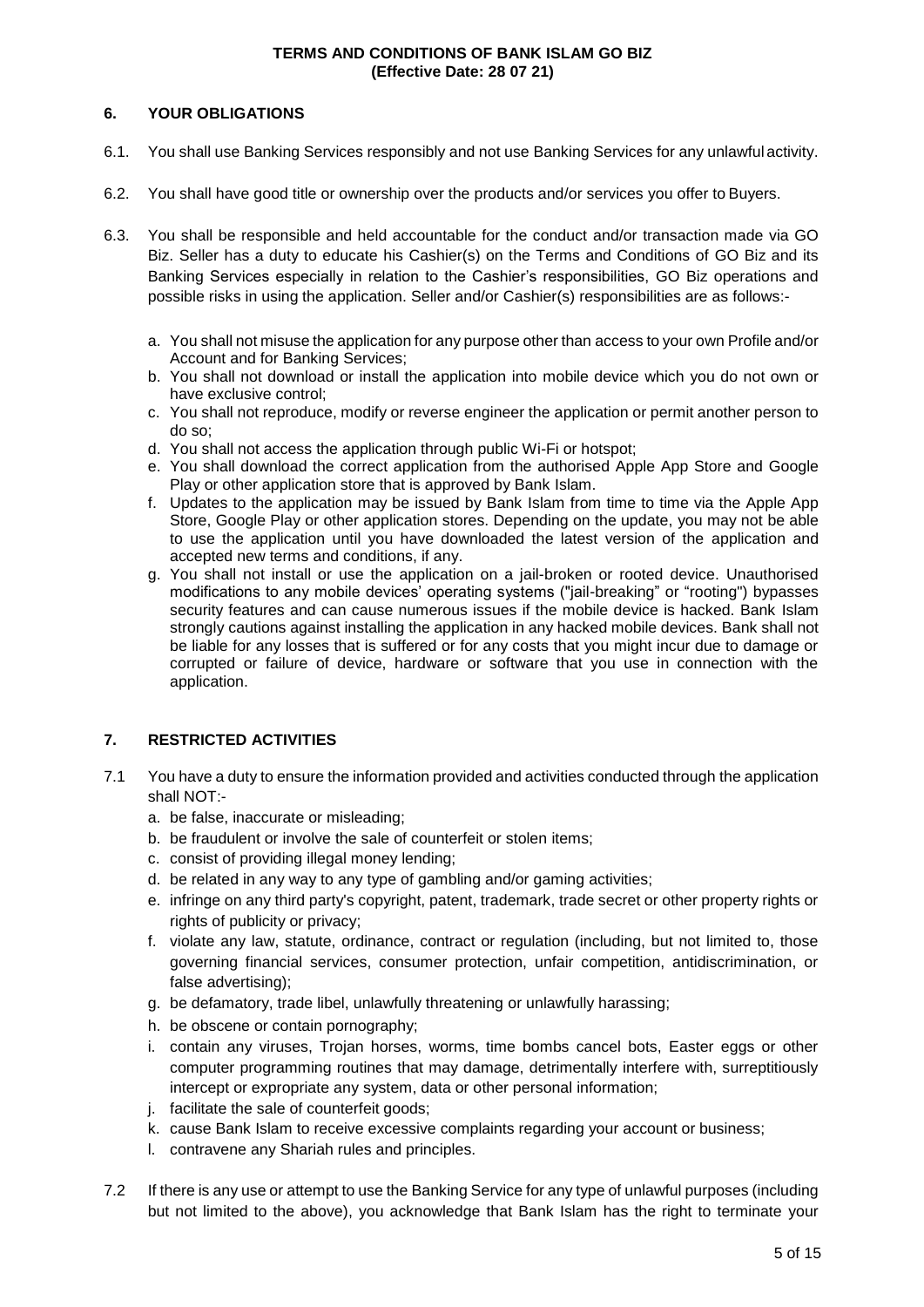access to the application. You may be subjected to damages and other penalties, including criminal prosecution where available.

### **8. PAYMENT TERMS**

8.1 Your acknowledge that any Instructions given by you in respect of the Account(s) or any other transaction using Banking Services shall at all times be subject to such limits and conditions as may be fixed or specified by Bank Islam from time to time.

# **9. MANAGING DISPUTES BETWEEN YOU AND BUYER**

- 9.1 Should there be any disputes (such as disputes over the amount paid by errors or mistakes done by either you or the Buyer), the settlement of such disputes shall be between you and Buyer. Bank Islam shall NOT revoke and/or reverse successful QR Payments nor play any part in the outcome or dispute settlement between you and Buyer.
- 9.2 Bank Islam shall not be held responsible amongst others for disputes arising from:
	- a. Buyer not receiving any goods or services from you.
	- b. you are not contactable.
	- c. any wrongful or miscommunication by you to Buyer.
	- d. any wrong / fraudulent / unauthorized payment.

### **10. INSPECTION**

- 10.1. Bank Islam reserves the right to:
	- a. conduct an inspection of your outlet or business premises; and/or
	- b. require the production of documents evidencing your identity and business activities, for the purpose of compliance to Bank Islam internal policy and/or procedures, laws and regulations and/or for any other reasons the bank deems fit.
- 10.2. Bank Islam reserves the right to add, modify or remove any Banking Services with notice from time to time.
- 10.3. Notwithstanding and without prejudice to the generality of the clauses in these Terms and Conditions, you expressly agree that the use of the application is at your own risk and shall assume all risk incidental to or arising out of the use of the application.

# **11. RECOVERY OF FUNDS**

You shall assist Bank Islam with investigation of Erroneous Payment Instruction, Mistaken Payment Instruction, Unauthorised Payment Instruction, Fraudulent Payment Instruction, and shall make the necessary refund(s) to the Buyer, buyer bank or seller bank (as the case may be), in the event that the you are responsible for such Erroneous Payment, Mistaken Payment, Unauthorised Payment or Fraudulent Payment (as the case may be).

# **12. UNAUTHORISED / FRAUDULENT TRANSACTION**

12.1. You will be advised by Bank Islam for any request receives to recover funds that was credited to your Account due to an Unauthorised/Fraudulent Payment Instruction. You must facilitate the process of recovering the funds as stated in Clause 11.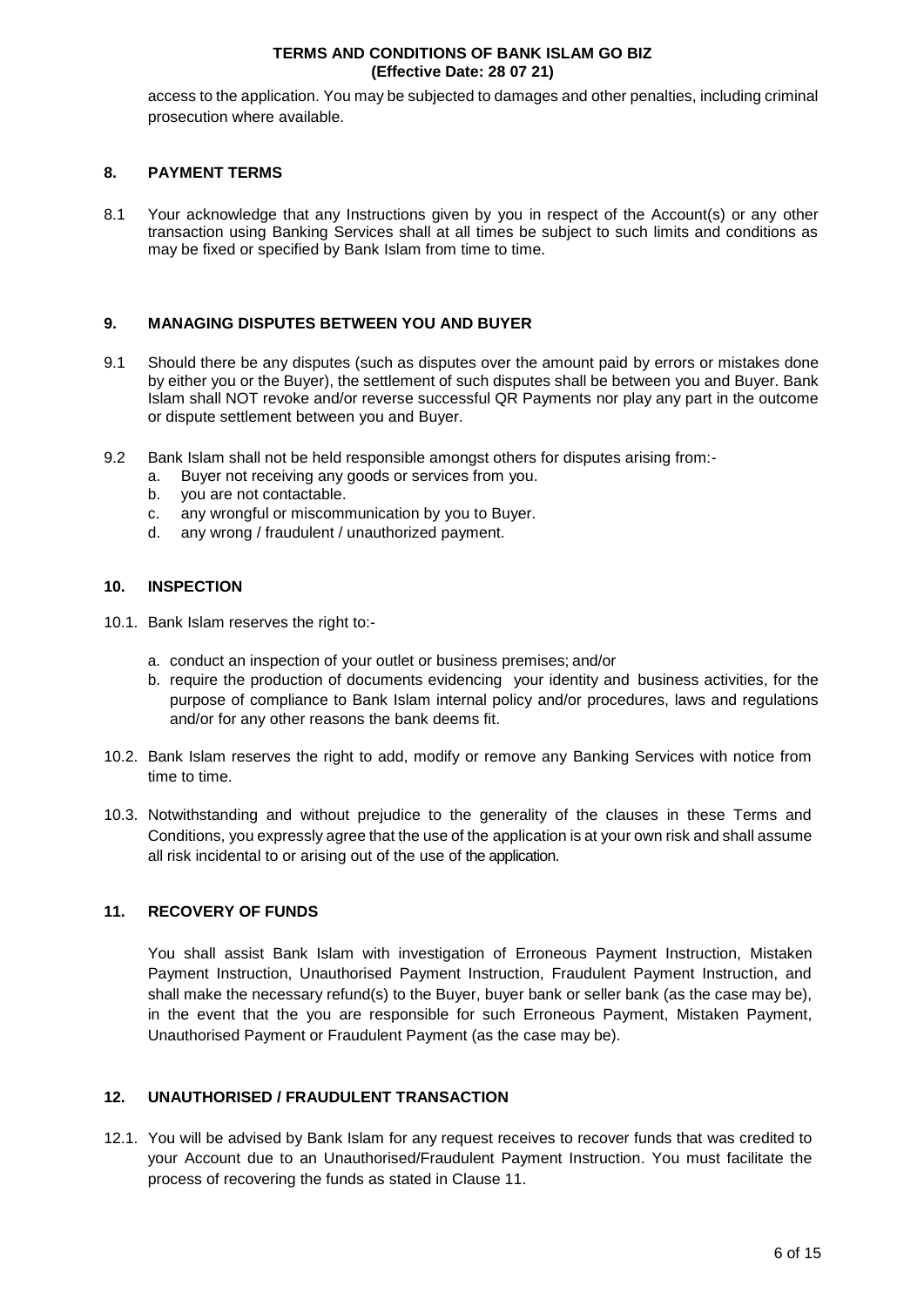- 12.2. If you receive a notice on unauthorised and/or fraudulent payment, you shall:
	- a. Immediately take all practicable and necessary measures to prevent the use or application of any unauthorised/fraudulently transferred funds for the benefit of the beneficiary of fraud;
	- b. Immediately furnish to Bank Islam, including but not limited to, the name, address, contact information, national identity card number/passport number to conclusively identify beneficiary of fraud to facilitate the investigation.
- 12.3. If you receive a notice on unauthorised and/or fraudulent payment, Bank Islam shall (upon being aware of the fraud):
	- a. Notify you of the Fraudulent Payment Instruction through a manner in accordance to Clause  $12.5$
	- b. Investigate you to determine whether you are implicated in the fraud. If Bank Islam has sufficient grounds to suspect that you involve in the fraud or are benefitting from the fraud, Bank Islam shall block any withdrawal or use of the remaining funds in your Account until the satisfactory resolution of unrecoverable loss.
	- c. You shall assist Bank Islam's investigation such as but not limited to, providing proof regarding the validity of the affected business transactions.

# **13. MOBILE BANKING APPLICATION**

- 13.1. The application is made available to you strictly on an "as is" basis, and to the extent as permitted under law and/or regulation, no warranty is made in relation to the application, including any warranty in relation to its merchantability, fitness for purpose, satisfactory quality or compliance with description, and all warranties which may be implied by law or custom are hereby excluded. In addition, you agree that Bank Islam cannot ensure that the application will be compatible or may be used in conjunction with any mobile device, and you agree that unless inconsistent with the other expressed provisions herein, you shall not hold Bank Islam liable for any such incompatibility or for any loss or damage to any mobile device which may be caused by the application or the installation process.
- 13.2. Mobile Information:
	- a. Certain function (such as uploading content to the application) shall require access to information on your Mobile Device(s) to work. By using such function, you permit the application to access your Mobile Device(s) and information.
	- b. Bank Islam may use cookies and similar technologies (herein referred to as "cookies"), to perform authentication when you use GO Biz Banking Services and improve your experience on the application. Bank Islam may use these cookies to collect information about your use of the application. This information helps Bank Islam to improve the application's performance and to develop and tailor Bank Islam's products and services for you and other users. By using the application, you accept the use of cookies by Bank Islam.
	- c. Certain Banking Services of the application require data of your location, which will be sent from your Mobile Device. If you use any of these Banking Services, you shall be deemed to have given consent to Bank Islam and Bank Islam's partners' and licensees' transmission, collection, maintenance, processing and use of your location data and queries to provide and improve location-based services. You can turn off this functionality or may withdraw this consent at any time by turning off the location services settings on your Mobile Device or on the application.

# 13.3. Biometric Authentication:

a. You understand the need to protect your Mobile Device. Once your Mobile Device is successfully registered with the Biometric service, the application can be accessed with the Biometric registered in your Mobile Device.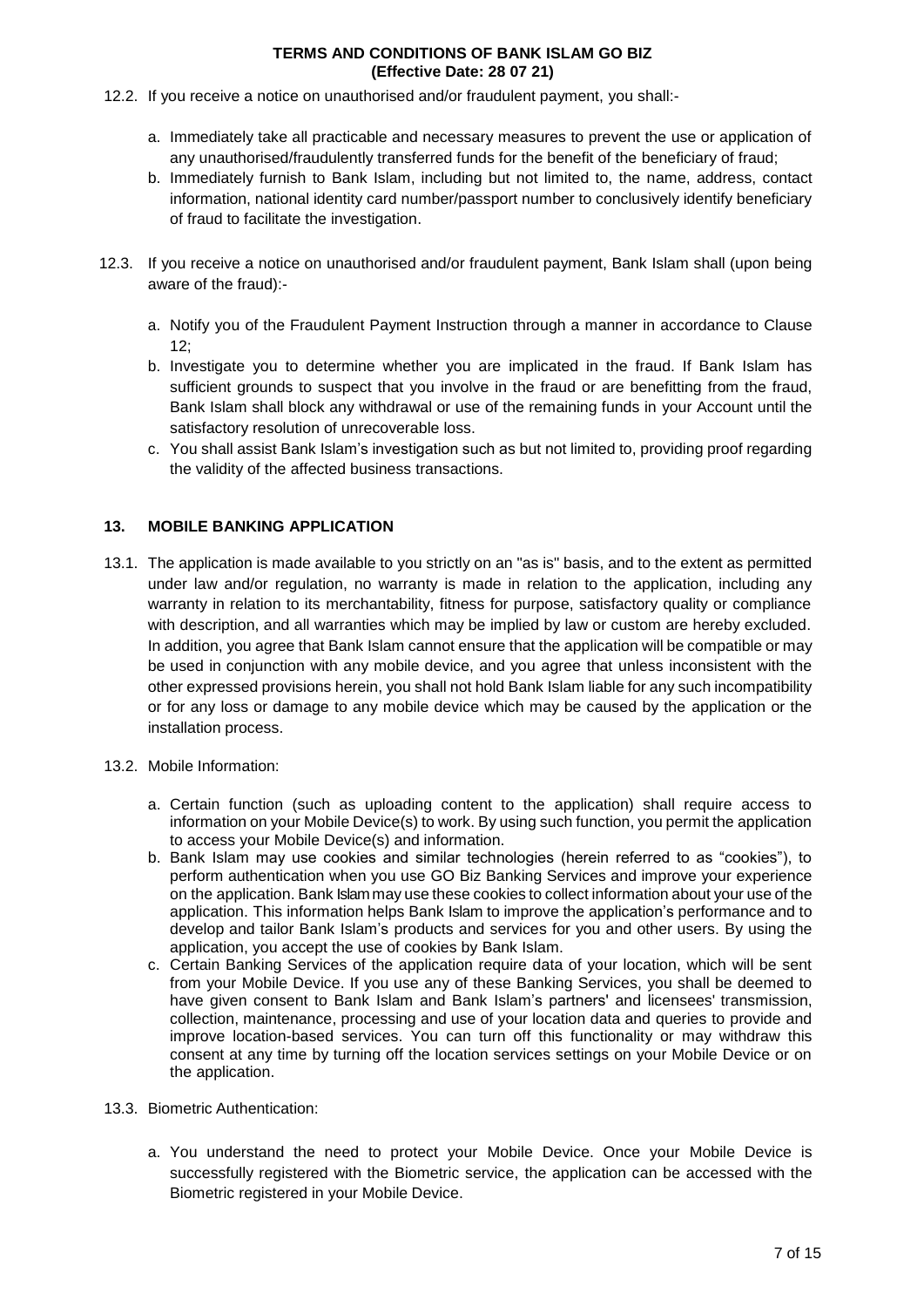- b. In registering for the Biometric, you expressly consent the application to access the biometric technology on your device.
- c. You are advised NOT to register any third party(s)'s biometric information as your Biometric. By such registration, the third party(s) will be able to access the application, to which Bank Islam shall not be held responsible whatsoever for such access or any losses or damages incurred by you as a result of such access.

# **14. INSTRUCTIONS AND AUTHORISATIONS**

- 14.1. All Instructions transmitted to and/or received by Bank Islam via your Authentication shall be regarded as regular and genuine Instructions made by you and shall be binding on you upon transmission. Bank Islam is duly authorised to accept and act upon Instructions made via your Authentication. You acknowledge and agree that Bank Islam shall have no duty to and shall not be required to take any steps to verify or seek any other confirmation from any party to verify the said Instructions and its authenticity but Bank Islam has right do so for its own purposes.
- 14.2. If you discover or have reason to believe that the Instructions transmitted to or received by Bank Islam are neither accurate nor complete, you shall inform Bank Islam immediately via telephone at its Contact Centre & Customer Care at 03-26 900 900.
- 14.3. Bank Islam may upon received such notification in Clause 14.1 above, may cancel, revoke, reverse or amend an earlier instruction provided your request to cancel, revoke, reverse or amend the same is received and effected before the earlier Instruction is executed and Bank Islam reserves the right to charge you accordingly.
- 14.4. In the event that Bank Islam decides to act upon and/or carry out any Instructions or is otherwise under an obligation to act upon and/or carry out any Instructions, Bank Islam shall be allowed to act upon and implement any Instructions as may be reasonable having regards to the systems and operations of Bank Islam and any other circumstances. Bank Islam shall not be responsible or liable for any loss arising from any delay on the part of Bank Islam in acting upon and/or carrying out any such Instructions.
- 14.5. Notwithstanding to the contrary herein, Bank Islam reserves the right to refuse to carry out any Instructions given by you for any reason, including without limitation, where such Instructions are in violation of any of the Terms and Conditions herein contained or are inconsistent with any of Bank Islam's policies, Shariah principles or contradicting the Shariah principles or any regulatory requirements or other rules and regulations as may be in effect from time to time.
- 14.6. Where any instruction is ambiguous and/or inconsistent with any other Instructions, Bank Islam shall be entitled to rely and act upon such instruction in accordance with any evidence recorded by system or refuse to act until Bank Islam receives a fresh instruction(s) in such form and manner as communicated by Bank Islam.

# **15. SERVICE AVAILABILITY**

- 15.1. The application is intended to be available 24 hours a day, 7 days a week. However, you acknowledge that at certain times, part or all of the application may not be accessible due to system maintenance or reasons beyond the control of Bank Islam. Bank Islam will use reasonable efforts to notify you on the application unavailability from time to time.
- 15.2. Bank Islam shall not be liable for the occurrence of any such downtime and/or interruption. Nevertheless, Bank Islam shall use reasonable efforts to inform you of any interruption as communicated via any communication medium stated in Clause 25.1 from time to time.
- 15.3. Further, where a transaction involves access or use of third party systems and services, you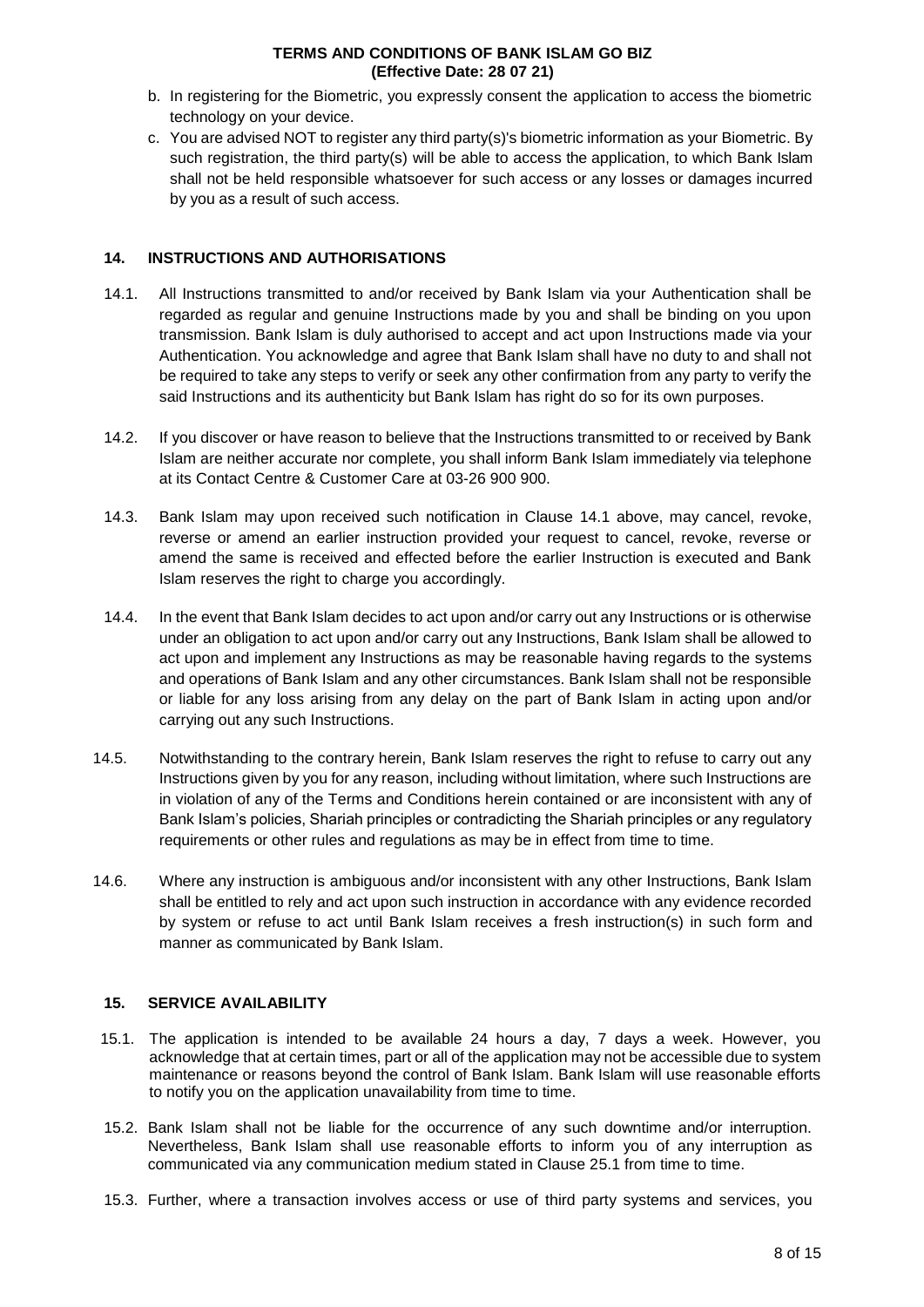acknowledge that the operating hours will depend on the availability of those systems.

# **16. CONFIDENTIALITY**

Should you receive any data and information through Banking Services and/or application which is not intended for you, you hereby agree that all such data or information shall be deleted immediately and that you shall immediately notify Bank Islam in writing without delay.

# **17. DISCLOSURE OF CUSTOMERS' INFORMATION**

- 17.1. Bank Islam and each of its affiliates agree not to disclose to third parties, any financial information relating to the affairs or your Account(s), that you have provided or that Bank Islam and/or its affiliates have obtained about the Account(s) and the transactions thereunder unless it is:
	- a. to comply with a court order or directive or request made by an enforcement agency in Malaysia under any written law for the purposes of investigation or prosecution of an offence under any written laws;
	- b. required by the Inland Revenue Board of Malaysia under section 81 of the Income Tax Act 1967 for purposes of facilitating exchange of information pursuant to taxation arrangements or agreements having effect under section 132 or 132A of the Income Tax Act 1967;
	- c. in relation to the performance of any supervisory duties by a relevant authority outside Malaysia which exercises functions corresponding to those of Bank Negara Malaysia under the Financial Services Act 2013 or the Islamic Financial Services Act 2013;
	- d. in relation to the conduct of centralised functions, which include audit, risk, management, finance or information technology or any other centralised function within Bank Islam's group of companies (where applicable);
	- e. in relation to a due diligence exercise approved by the board of directors of Bank Islam in connection with merger and acquisition, capital raising exercise or sale of assets or whole or part of business;
	- f. for the performance of functions of the Bank which are outsourced;
	- g. necessary to complete a transaction;
	- h. to other entities within Bank Islam's group of companies which are existing now or in the future, owning or owned by or under common ownership either directly or indirectly or controlling, controlled by or under common control with Bank Islam (hereinafter referred to as "Bank Islam Group") for purposes of cross selling of products and services, unless you have objected to or has opted out of such disclosure;
	- i. to offer other products and services of Bank Islam's affiliates and other third party service providers where you have consented to the same.
- 17.2. Except as otherwise expressly stated in these Terms and Conditions and to the extent permitted under laws and regulations, you understand that while Bank Islam shall use its best endeavours to ensure that all information transmitted or received using Banking Services is secured and cannot be accessed by unauthorised third parties, Bank Islam does not warrant the security of any information transmitted or received by you using Banking Services.
- 17.3. In addition, you are advised to review the Bank's Privacy Notice from Bank Islam's website [\(www.bankislam.com\)](http://www.bankislam.com/).

# **18. LIMITATION OF LIABILITIES**

18.1. Bank Islam does not make any express or implied warranties including but not limited to any warranties of title, non-infringement, merchantability, usefulness, operation, completeness, accuracy, satisfactory quality, reliability, fitness for a particular purpose in respect of Banking Services and/or application and the material, information and/or functions therein. Further, Bank Islam does not warrant that access to the whole or part(s) of Banking Services and/or application, the materials, information and/or the functions contained therein will be provided uninterrupted or free from errors or that there will be no delays, failures, errors or loss of transmitted information,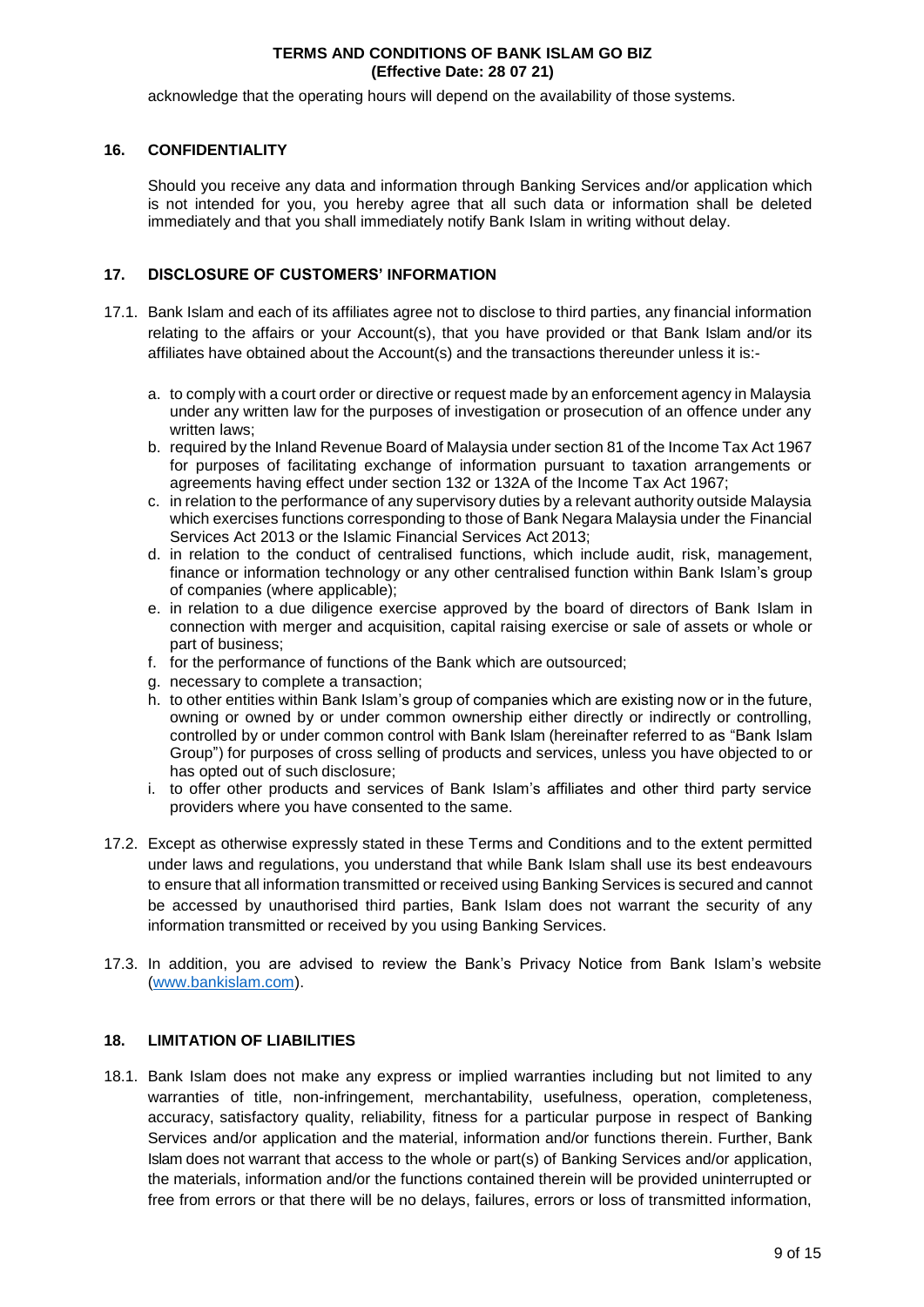that no viruses or other contaminating or destructive properties will be transmitted or that no damage will occur to your mobile devices and/ or computer system. Except as otherwise expressly stated in these Terms and Conditions and to the extent permitted under laws and regulations (which includes any guidelines, circulars or rules issued by relevant governing bodies), Bank Islam expressly disclaims liability for errors and omissions in such materials, information and/or functions as well as delays, failure or error of access and/or transmission. Without limiting the above and/or the terms and conditions of the applicable agreements governing all the products and services of Bank Islam, reasonable measures will nevertheless be taken by Bank Islam to ensure the accuracy and validity of all information relating to transactions and products of the Bank which originate exclusively from Bank Islam.

- 18.2. Except as otherwise expressly stated in these Terms and Conditions and to the extent permitted under laws and regulations (which includes any guidelines, circulars or rules issued by relevant governing bodies), Bank Islam and/or its affiliates shall in no event be liable whether in contract, tort (including negligence), strict liability or any other basis for any loss of profits, loss of business, loss of use, loss of goodwill, loss of savings, loss of opportunity, business interruption or other consequential, special, incidental, indirect, exemplary or punitive damages incurred or suffered by you or any other person as a consequence of accessing or using Banking Services and/or application.
- 18.3. Due to the nature of Banking Services and/or application, and except as otherwise expressly stated in these Terms And Conditions and to the extent permitted under laws and regulations (which includes any guidelines, circulars or rules issued by relevant governing bodies) Bank Islam shall not be responsible for any loss of or damage to your data, software, equipment, network access or other equipment used to access Banking Services and/or application. This includes any unauthorised use and/or intrusion, interference or attack by any person, virus, Trojan horse, worm, macro or other harmful components or deleterious programs or files.

# **19. PROPRIETARY AND INTELLECTUAL PROPERTY RIGHTS**

- 19.1. You acknowledge that all proprietary rights and intellectual property rights in Banking Services and/or application provided hereunder belongs to Bank Islam and/or its affiliates at all times, where applicable.
- 19.2. Other than information related to your Account(s), all contents available on Banking Services and/or application (including its arrangement) are the property of Bank Islam or third parties and are protected by copyrights, trademarks, or other intellectual and proprietary rights.
- 19.3. Your usage Banking Services and/or application does not grant you a license or right to use the trademark, service mark, copyright, patent or any other intellectual property right whether formally protected, applied for or otherwise, of Banking Services and/or application provided thereunder without the express written approval of the Bank. In addition, your usage of Banking Services and/or application does not grant you a license or right to use any third party trademark without the express written approval of the third party possessing rights to such trademark.

# **20. FEES AND CHARGES**

- 20.1. You shall pay any fees, commission and charges ("Fees and Charges"), all levies and taxes including service tax ("Taxes" which expression includes any penalties payable thereunder) in respect of such Banking Services under or otherwise howsoever relating to your Account.
- 20.2. Bank Islam may inform you of:-
	- 20.2.1 Such Fees and Charges and/or any variations thereof by giving twenty one (21) days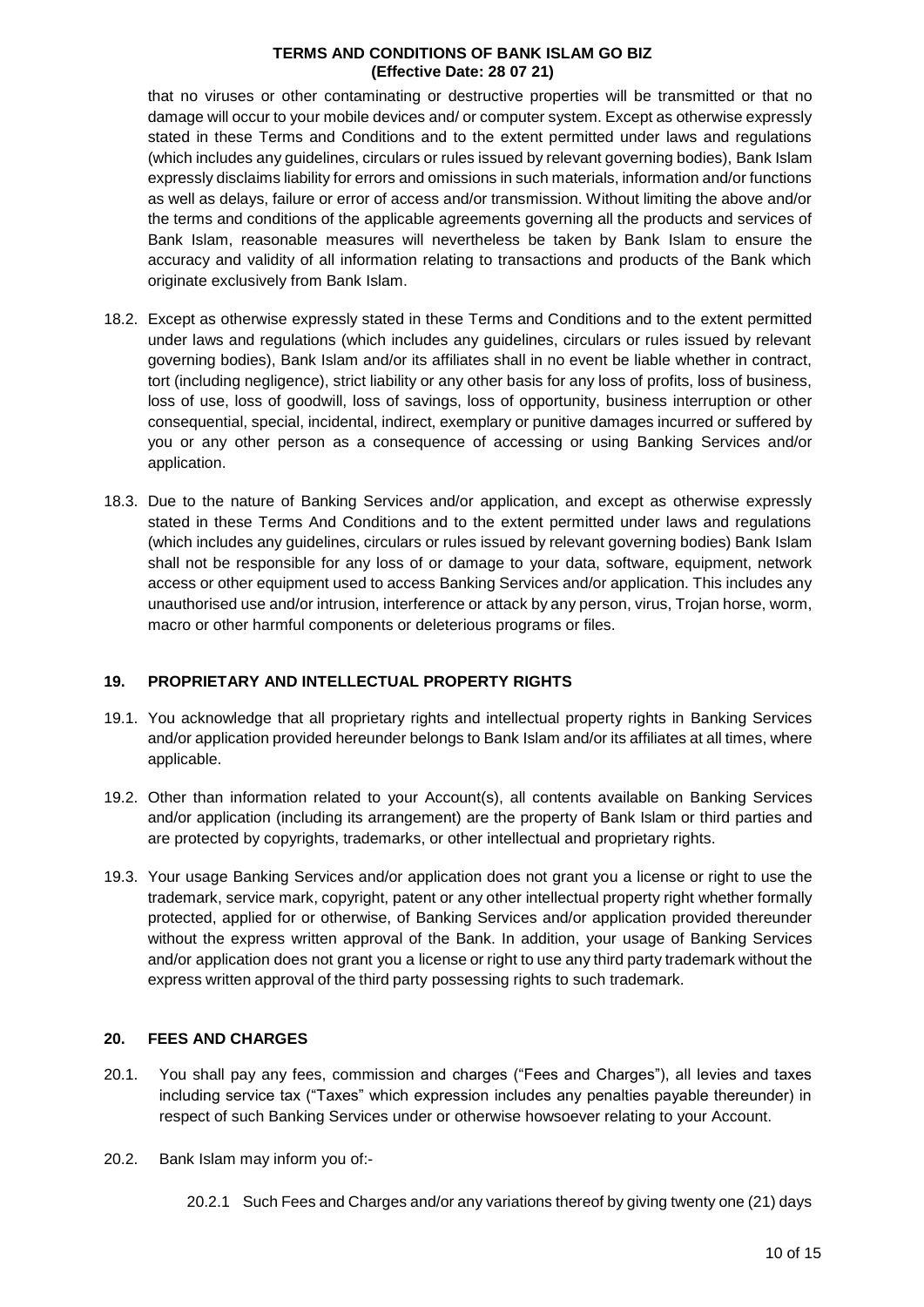prior notice in writing; or

#### 20.2.2 Such taxes (including service tax).

Should you disagree with the imposition of such Fees and Charges or Taxes and/or variations thereof, you shall cease to use the application or the particular Banking Services to which such Fees and Charges or Taxes relate to. Your continuance usage and access of the application or the particular Banking Services to which such Fees & Charges, Taxes and/or variations relate to these Terms and Conditions shall be deemed as your agreement and binding acceptance of the same.

- 20.3 You agree and acknowledge that Bank Islam reserves the right to debit your relevant Account for the payment of any Fees and Charges or Taxes and/or penalties imposed pursuant to these Terms and Conditions including any Government charges, stamp duties or taxes (including but not limited to service tax) payable as a result of the use of the application and the Banking Services provided thereunder.
- 20.4 You agree and acknowledge that all fees, charges, taxes and duties including but not limited to telephone and telecommunication charges, relating to your access and connection to Internet or Mobile Banking including any Fees and Charges imposed by any Network Service Provider shall be borne solely by you, and Bank Islam shall neither be responsible nor liable in relation thereto. You may refer to [www.bankislam.com](http://www.bankislam.com/) for full fee and charges.

# **21. INTERNATIONAL USE**

- 21.1. You shall NOT carry out business and use Banking Services and/or application outside of Malaysia.
- 21.2. You shall be liable and responsible for any misconduct or misuse of Banking Services and/or application outside of Malaysia's jurisdiction.

# **22. GENERAL**

- 22.1. You hereby agree to examine all Bank Islam's alerts, statements (including e-statements) and records of the Instructions, communications, operations or transactions made or performed, processed or effected through Banking Services and/or application regularly and in a timely manner. You hereby undertake to notify Bank Islam in accordance to Clause 29 immediately and without delay and in any case, no later than fourteen (14) days from the date of receipt of the alerts, statements and records of any such errors, irregularities, discrepancies, claims or unauthorised items or transactions. You acknowledge that your failure or delay to provide such notification forthwith shall be deemed as your conclusive agreement and acceptance that all matters contained in the alerts, statements and records are true and accurate in all respects and shall be binding on you for all purposes and conclusive evidence of the transaction. You hereby agree that all such records are admissible in evidence and that you shall not challenge or dispute the admissibility, reliability, accuracy or the authenticity of the contents of such records merely on the basis that such records were incorporated and/or set out in electronic form or were produced by or are the output of a computer system, and hereby waive any of your rights (if any) to so object.
- 22.2. You shall not be entitled to use Banking Services, if there exists any restrictions whatsoever in relation to your Account(s) either imposed by Bank Islam or by any relevant authorities.

# **23. SUSPENSION OR TERMINATION**

23.1. Notwithstanding anything herein to the contrary, Bank Islam may at any time, suspend or terminate your rights of access to Banking Services and/or application or any part thereof or of any medium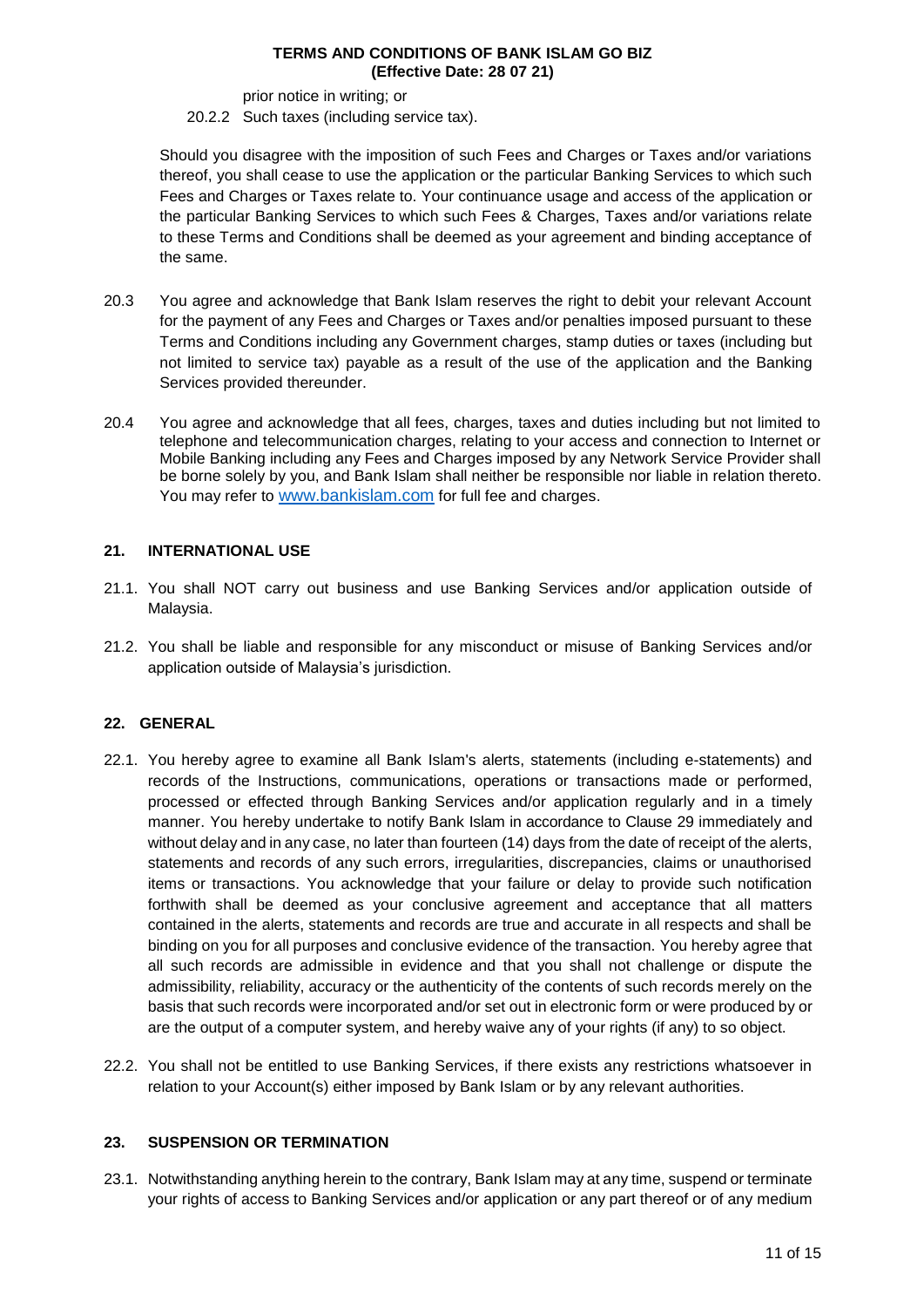it is made available under, for the breach or potential breach of any terms herein, laws and/or regulations and/or to ensure or maintain the security of Banking Services and/or application and its users.

- 23.2. Bank Islam shall automatically terminate your rights of access to Banking Services and/or application should you fall into any blacklisted and/or negative reports, cease to maintain any Account(s) with Bank Islam or should you access to such Account(s) be restricted by Bank Islam or any other party for the breach or potential breach of any terms herein, or of any laws and/or regulations and/or to ensure or maintain the security of Banking Services and/or application and its users.
- 23.3. You may terminate your usage by deleting the application and cease access or usage of Banking **Services**
- 23.4. You acknowledge that termination shall not affect your liability or obligations in respect of Instructions provided to and/or processed by Bank Islam on your behalf.

# **24. INDEMNITY**

- 24.1. You hereby agree to be liable for and to fully indemnify and keep Bank Islam fully indemnified from and against any and all claims, losses, liabilities, cost and expenses (including but not limited to any legal fees) arising directly or indirectly or which may arise out of:
	- a. Your failure or delay in informing Bank Islam on any change to your personal information;
	- b. Your breach or violation of these Terms and Conditions or any third party rights;
	- c. Your use or purported use of Banking Services and/or application;
	- d. Your fraudulent acts;
	- e. Your disclosure of Authentication to any other person or in any emails or on other websites;
	- f. Your failure to take reasonable steps to keep the Authentication private and/or secure at all times;
	- g. Your failure to report a breach, disclosure or compromise of the Authentication as soon as reasonably practicable upon being aware of the breach or loss respectively;
	- h. Bank Islam discharges a mandate provided by you;
	- i. Bank Islam carries out Instructions provided by you via any of your Authentication;
	- j. Bank Islam enforces its rights against you; or
	- k. Bank Islam complies with any court judgment or any court order, or any decree or directive or order whether or not having the force of law issued by any legally constituted tribunal body entity or authority, arising from any court actions or court proceedings or from any other proceedings, actions or claims other than that of a court and which are applicable to or directed to or in any way related to you.
- 24.2. Your liability and obligation to indemnify herein above however shall not apply to the extent that the same arises from:
	- a. a technical breakdown or proven deficiency in the systems and equipment under the full control of Bank Islam;
	- b. a proven weakness or vulnerability in the security features and controls adopted by Bank Islam;
	- c. transaction(s) that occurred after Bank Islam has been notified by your unauthorised transaction or of the breach, disclosure or compromise of any of your Authentication, provided that the said breach, disclosure or compromise was not due to your own act or omission or the acts or omission of persons or entities under your control;
	- d. transaction(s) that occurred immediately prior to Bank Islam being notified by you on unauthorised transaction or of the breach, disclosure or compromise of any of your Authentication provided that the said breach, disclosure or compromise of the Authentication was not due to your own act or omission (or the acts or omission of persons or entities under your control) and that the notification was made forthwith and without delay; and
	- e. transaction(s) that occurred prior to you receiving any Authentication in relation to the transaction; or
	- f. where applicable, Authentication that are forged, faulty, expired or cancelled provided that they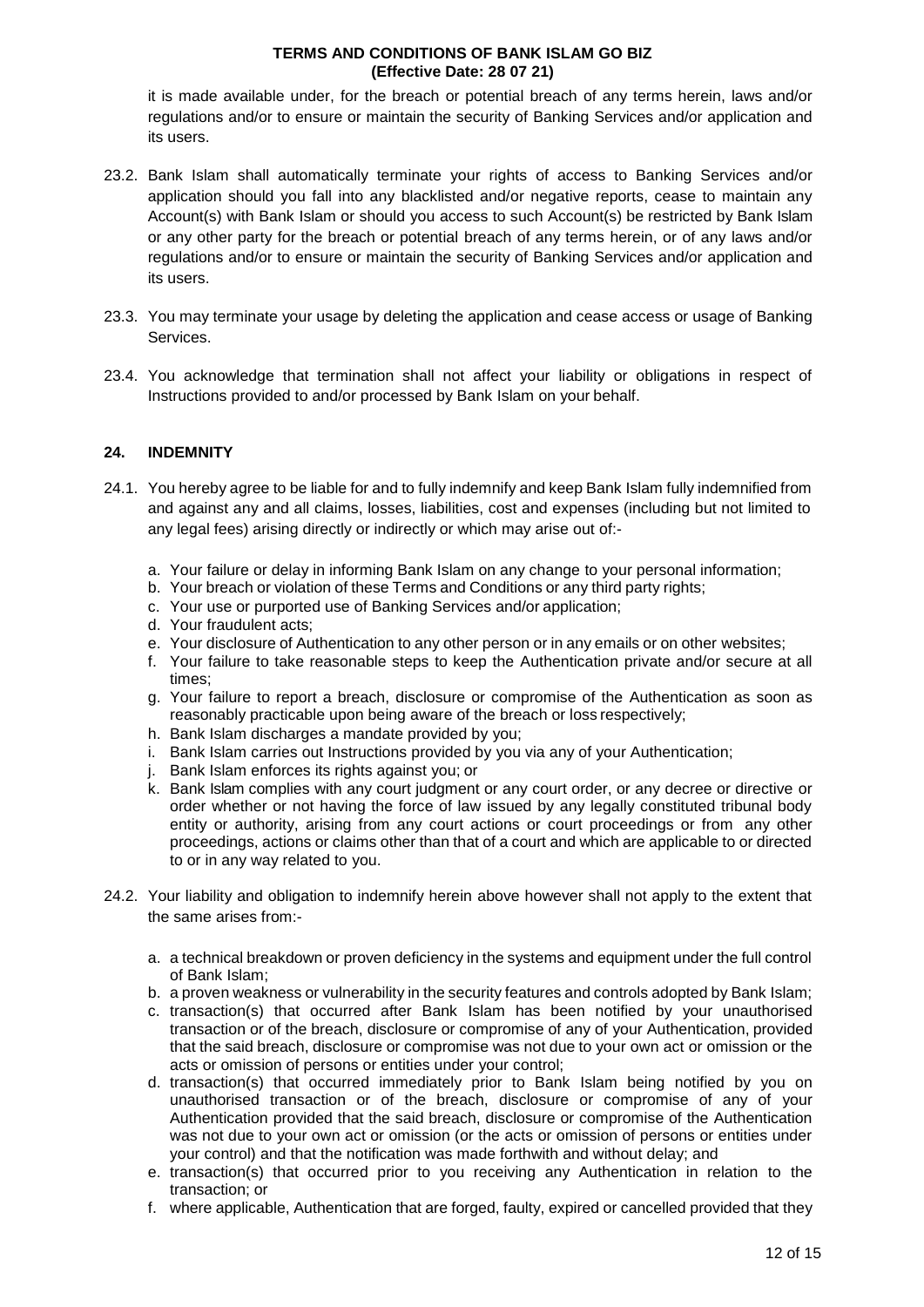are not due to your own acts or omissions or the acts or omission of persons or entities under your control.

# **25. NOTICES**

- 25.1. You hereby consent to all notices and other communications which concern Banking Services and/or application that are required under these Terms and Conditions, to be given by Bank Islam in any one of the following manners:
	- a. By ordinary post to the Seller's last address in Bank Islam's records and such notification shall be deemed received two (2) days after posting;
	- b. By electronic mail to the Seller's last known e-mail address in Bank Islam's records and such notification shall be deemed received twenty four (24) hours after sending;
	- c. By being displayed on Bank Islam's premise and such notification shall be deemed effective upon such display;
	- d. By way of advertisement made once in any national newspaper and such notification shall be deemed effective on the date of publication of the advertisement in any such newspaper;
	- e. By inserting a notice in Bank Islam's statement of Account(s) to the Seller and such notification shall be deemed effective two (2) days after the date of posting of the notice contained in the statement of Account(s) to the Seller;
	- f. Broadcasting a message on the Bank Islam's website (www.bankislam.com); or
	- g. By notification to you in any other manner as communicated by Bank Islam from time to time.

# **26. FORCE MAJEURE**

Bank Islam shall not be liable to you or any third party for any inconvenience, injury, expense, liability, damages, loss of profits, earnings or goodwill if Bank Islam and / or third party are unable to perform any of its obligations hereunder or to provide any of the Banking Services due to Force Majeure.

# **27. SEVERABILITY AND WAIVER**

#### **27.1 If any of these Terms and Conditions is found to be illegal or prohibited, they shall be ineffective only as to the illegal or prohibited parts of such Terms and Conditions. The remaining Terms and Conditions shall not be affected.**

**27.2** Any waiver or indulgence granted shall not prevent Bank Islam from enforcing the other parts of the Terms and Conditions which are unaffected by such waiver or indulgence, or from enforcing any other rights nor shall it require Bank Islam to grant further indulgence. The rights and remedies provided by law are not excluded by these Terms and Conditions.

# **28. VARIATIONS**

- 28.1 You acknowledge that (among others) to ensure the improvement, smooth and efficient provision of Banking Services, Bank Islam shall have the right to make such amendments and modifications to:
	- a. the procedures and processes applicable to Banking Services and/or application (i.e. procedure for your registration and activation, etc.); and
	- b. the trade or service names used in relation to Banking Services and/or application as referred to in these Terms and Conditions. Notwithstanding the same, you hereby agree that pending actual changes being effected to these Terms and Conditions, the said Terms and Conditions shall nevertheless continue to be applicable to Banking Services whereby the amended or modified procedures and processes and/or new trade or services names shall be deemed to replace the previous procedures and processes and/or new trade or services names, accordingly.
- 28.2 From time to time, Bank Islam may need to revise these Terms and Conditions, in which case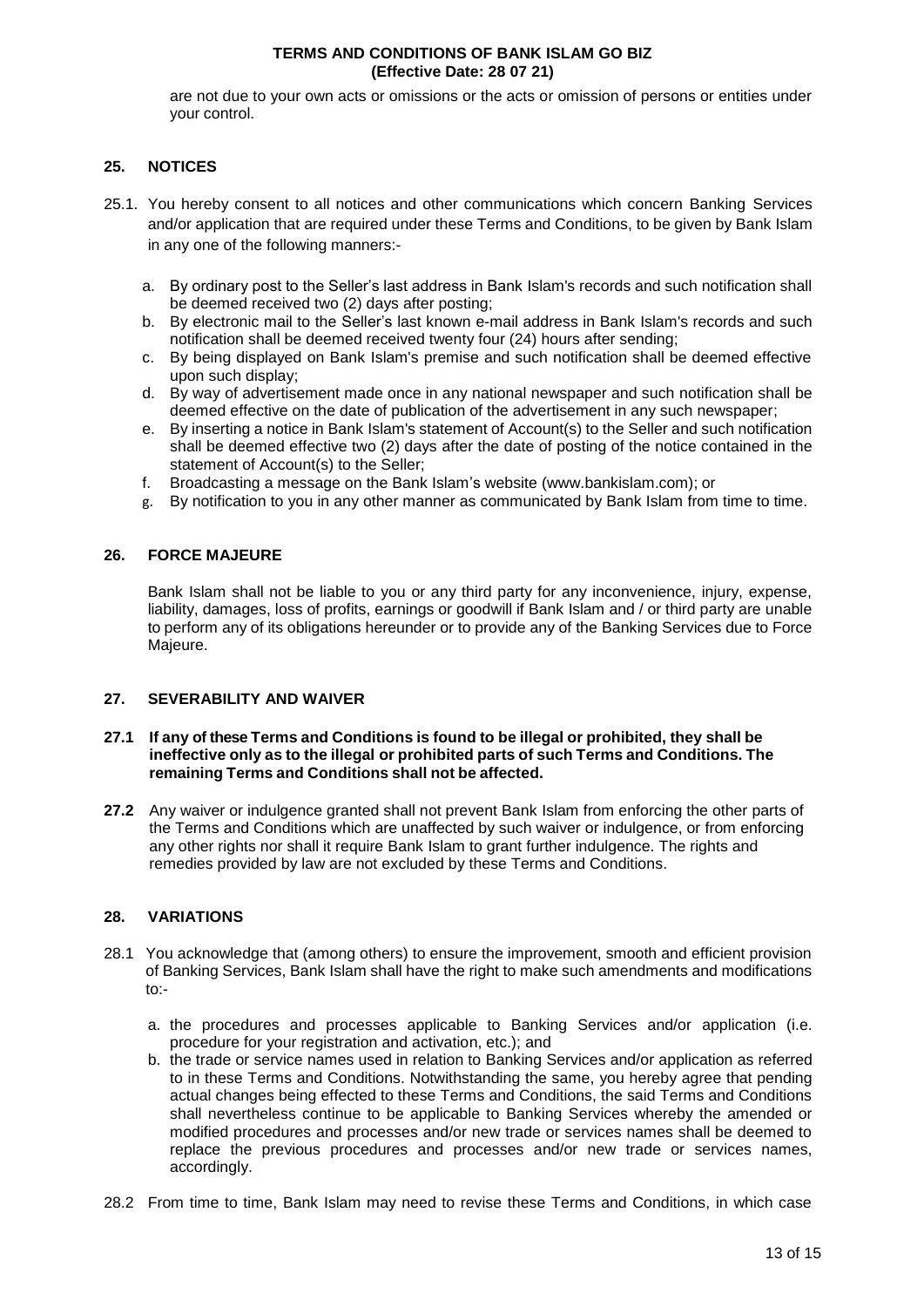Bank Islam shall, subject to giving twenty one (21) days prior notice in accordance to Clause 25.1 herein. The use of the application subsequent to any such revision will be deemed as acceptance of those changes.

# **29. DISPUTES AND ENQUIRIES**

- 29.1 Should there be any enquiries or require any assistance, please refer to Bank Islam's Contact Centre & Customer Care at +603 26 900 900 or email at contactcenter@bankislam.com.my. For the avoidance of doubt, all telephone calls made to Bank Islam's Contact Centre & Customer Care shall be logged by Bank Islam. In addition, you are advised to read Bank Islam's Privacy Statement and Client Charter in [www.bankislam.biz.](http://www.bankislam.biz/)
- 29.2 In the event that you have any complaints and/or disputes arising from Go Biz and these Terms and Conditions, please refer the matter to Bank Islam at the contact details stated in Clause 29.1 above by specifying the nature of your complaint and/or dispute. The parties hereby agree to try to settle the matter amicably.
- 29.3 Subject to Clause 29.4 herein, you may be required to disclose to Bank Islam all relevant information relating to any report, query or complaint including but not limited to your name, the relevant Account(s) number(s), a description of any such error, query or complaint, date of the disputed transaction or error, an explanation on why you believe it to be an error or why you require more information and the amount(s) involved in the suspected error, disputed transaction, query or complaint, as maybe relevant. Notwithstanding this, you shall not, at any time and under any circumstances whatsoever, disclose your Authentication to any of Bank Islam staff or representative.
- 29.4 Where any communication involves your sensitive or confidential information whether in relation to your Account(s) or any transactions made in relation thereto or otherwise, Bank Islam does not encourage the communication of any such information via electronic-mail ("e-mail") and you agree and acknowledge that should you proceed with such mode of communication in relation to such information, you shall undertake all inherent risks associated with such mode of communication and shall not, at any time whatsoever, hold Bank Islam responsible or liable for the security of such information or any loss suffered in relation thereto.
- 29.5 In the event that Bank Islam requests you to make such report, complaint or query in writing to Bank Islam, you shall do so within seven (7) days thereafter. If no such written report, complaint or query is received by Bank Islam within the said period, Bank Islam will not be under any obligation to conduct any investigation and answer any such query or complaint.
- 29.6 Subject to Clause 29.7 herein, Bank Islam shall endeavour to investigate the complaint, answer the query or inform you the results of its investigation as soon as practicable or in any case within fourteen (14) days of receipt of such report, query or complaint or where a subsequent written report, query or complaint is requested by Bank Islam pursuant to Clause 29.5, within fourteen (14) days of receipt of such subsequent written report, query or complaint.
- 29.7 If Bank Islam requires more time to conduct its investigation, Bank Islam shall extend the period stated in Clause 29.6 above to such reasonable period which shall as far as reasonably possible not exceeding thirty (30) days from the date of receipt of such report, query or complaint or where a subsequent written report, query or complaint is requested by Bank Islam pursuant to Clause 29.5 herein, within thirty (30) days of receipt of such subsequent written report, query or complaint.
- 29.8 You shall as far as possible co-operate and assist Bank Islam in the conduct of its investigations, including allowing Bank Islam and its investigation team to access the device(s) used for the disputed transaction such as the personal computers, laptops, tablets, mobile devices within five (5) Business Days from the date you reported your query or complaint to Bank Islam's Contact Centre & Customer Care as stated in Clause 29.1 herein.
- 29.9 Subject to the provisions of these Terms and Conditions, upon the completion of an investigation, Bank Islam shall make reasonable endeavours to correct any error promptly and to make the necessary adjustments to your Account(s) and notify you of the adjustments made pursuant thereto.